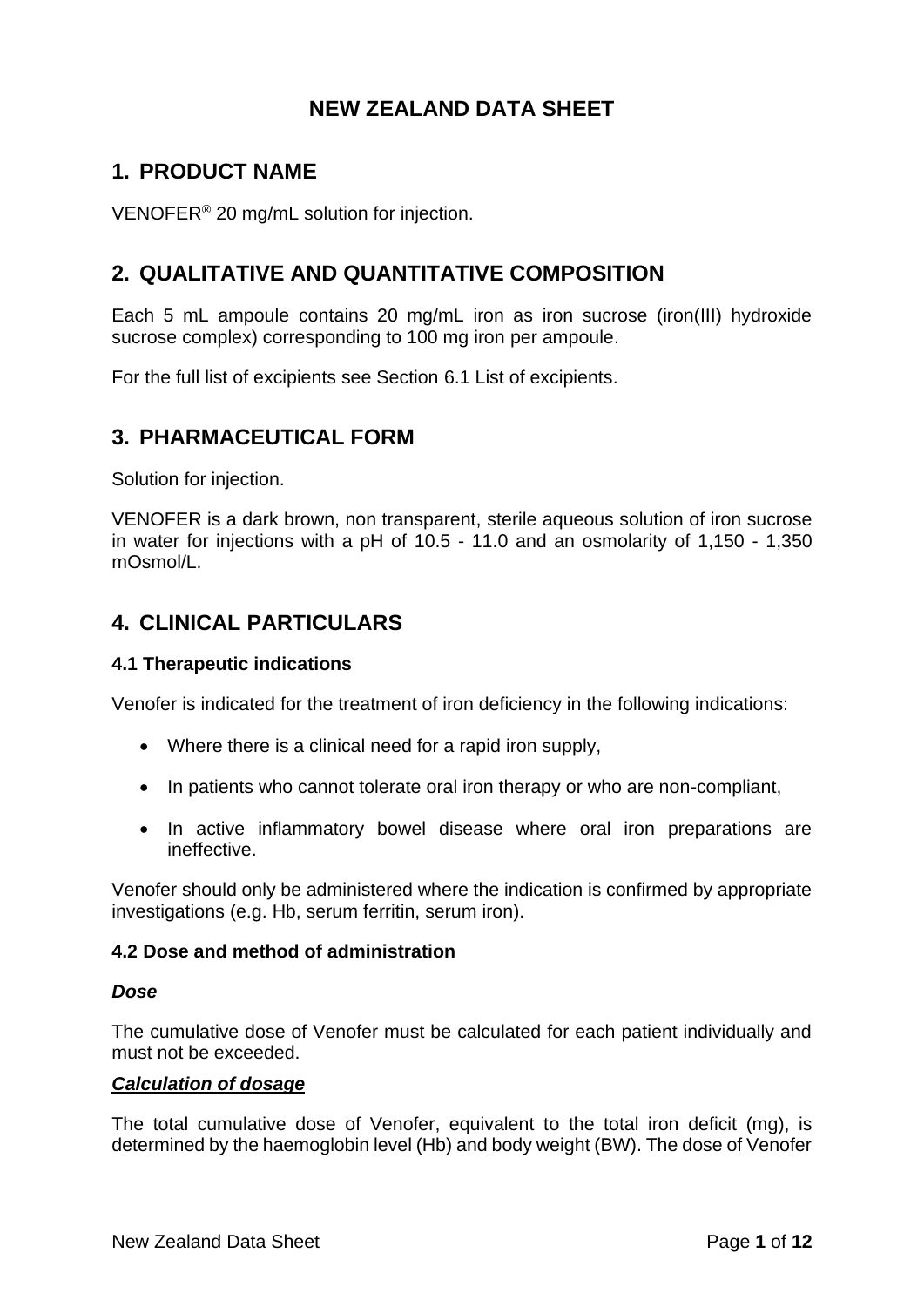must be individually calculated for each patient according to the total iron deficit calculated with the following Ganzoni formula, for example:

## **Total iron deficit [mg] = BW [kg] x (target Hb-actual Hb) [g/L] x 0.24\* + storage iron [mg]**

Below 35 kg BW: Target Hb = 130 g/L and storage iron = 15 mg/kg BW

35 kg BW and above: Target Hb = 150 g/L and storage iron = 500 mg

\* Factor 0.24 = 0.0034 (iron content of Hb = 0.34%) x 0.07 (blood volume = 7% of BW) x 1000 (conversion of [g] to [mg])

Total Venofer to be administered (in  $mL$ )= (Total iron deficit [mg])<br>(20 mg iron/mL)

Total amount of Venofer to be administered according to body weight, actual Hb level and target Hb level\*:

| ◡<br>BW | Total number of Venofer ampoules (20 mg iron per mL) to be<br>administered (1 ampoule of Venofer corresponds to 5 mL) |                  |                  |                |
|---------|-----------------------------------------------------------------------------------------------------------------------|------------------|------------------|----------------|
|         | <b>Hb 60 g/L</b>                                                                                                      | <b>Hb 75 g/L</b> | <b>Hb 90 g/L</b> | Hb 105 g/L     |
| 5 kg    | 1.5                                                                                                                   | 1.5              | 1.5              | $\mathbf{1}$   |
| 10 kg   | 3                                                                                                                     | 3                | 2.5              | $\overline{2}$ |
| 15 kg   | 5                                                                                                                     | 4.5              | 3.5              | 3              |
| 20 kg   | 6.5                                                                                                                   | 5.5              | $\overline{5}$   | $\overline{4}$ |
| 25 kg   | 8                                                                                                                     | $\overline{7}$   | 6                | 5.5            |
| 30 kg   | 9.5                                                                                                                   | 8.5              | 7.5              | 6.5            |
| 35 kg   | 12.5                                                                                                                  | 11.5             | 10               | 9              |
| 40 kg   | 13.5                                                                                                                  | 12               | 11               | 9.5            |
| 45 kg   | 15                                                                                                                    | 13               | 11.5             | 10             |
| 50 kg   | 16                                                                                                                    | 14               | 12               | 10.5           |
| 55 kg   | 17                                                                                                                    | 15               | 13               | 11             |
| 60 kg   | 18                                                                                                                    | 16               | 13.5             | 11.5           |
| 65 kg   | 19                                                                                                                    | 16.5             | 14.5             | 12             |
| 70 kg   | 20                                                                                                                    | 17.5             | 15               | 12.5           |
| 75 kg   | 21                                                                                                                    | 18.5             | 16               | 13             |
| 80 kg   | 22.5                                                                                                                  | 19.5             | 16.5             | 13.5           |
| 85 kg   | 23.5                                                                                                                  | 20.5             | 17               | 14             |
| 90 kg   | 24.5                                                                                                                  | 21.5             | 18               | 14.5           |

 $*$  Below 35 kg BW: Target Hb = 130 g/L 35 kg BW and above: Target  $Hb = 150$  g/L

To convert Hb (mM) to Hb (g/L), multiply the former by 16.1145.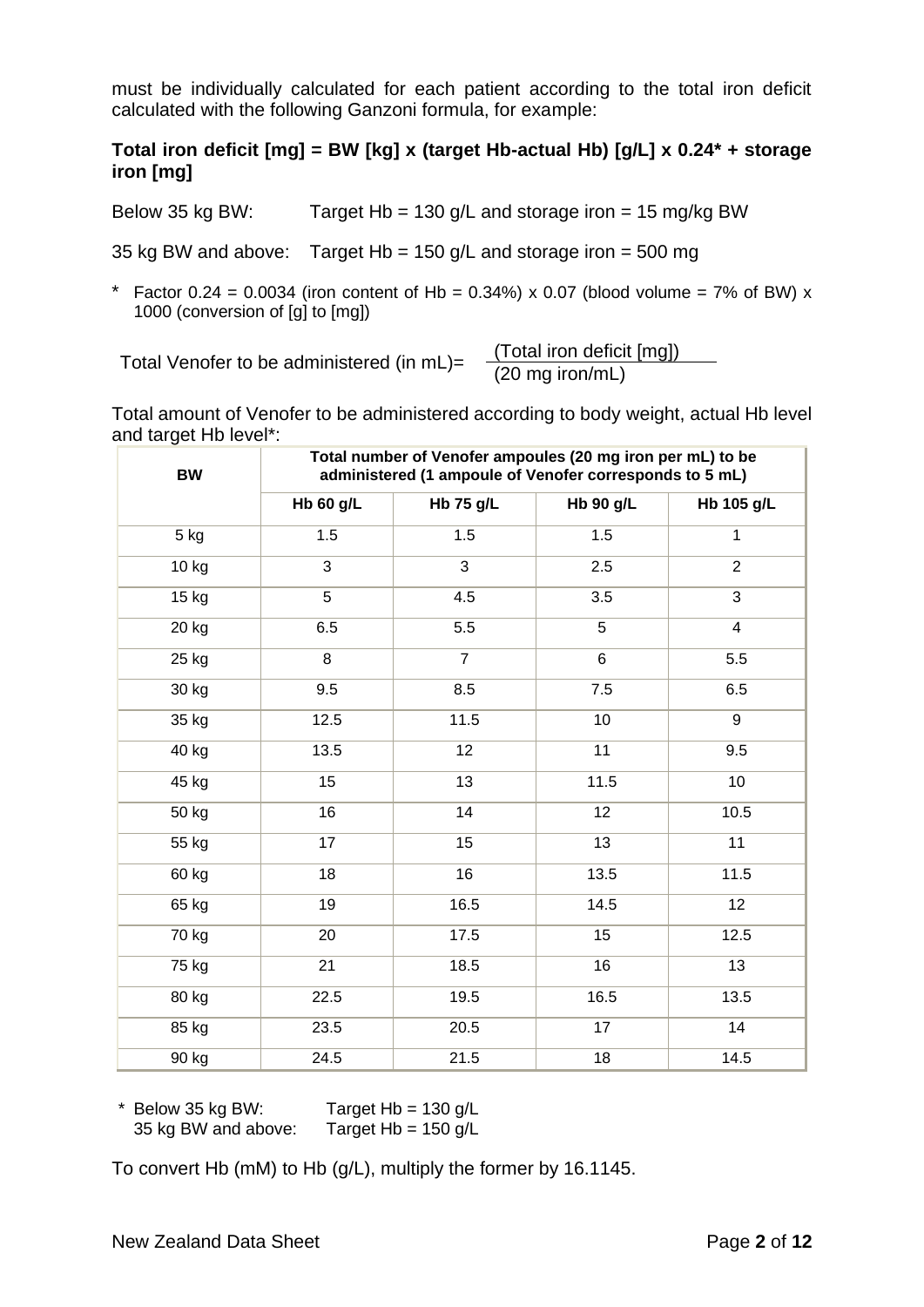If the total necessary dose exceeds the maximum allowed single dose, then the administration must be divided.

## *Calculation of dosage for iron replacement secondary to blood loss and to support autologous blood donation:*

The required Venofer dose to compensate for the iron deficit may be calculated according to the following formulas:

If the quantity of blood lost is known:

The administration of 200 mg iron ( 10 mL of Venofer) should result in an increase in Hb approximately equivalent to 1 unit blood (= 400 mL with Hb = 150 g/L).

Iron to be replaced  $[mal = Number of blood units lost x 200 ma or]$ 

Amount of Venofer needed (mL) = Number of blood units lost  $x$  10 mL

If the Hb level is less than desired:

Formula assumes that the storage iron does not need to be restored. Iron to be replaced  $[mg] = BW [kg] \times 0.24$  (target Hb -actual Hb)  $[g/L]$ .

Example: For BW = 60 kg and Hb decrease = 10 g/L  $\Rightarrow \cong$  150 mg iron to be replaced  $\Rightarrow$  7.5 mL Venofer needed

For the maximum tolerated single and weekly dose, see ["Normal posology:"](#page-2-0) and ["Maximum tolerated single and weekly doses"](#page-2-1).

#### <span id="page-2-0"></span>*Normal posology:*

#### *Adults*

5 - 10 mL of Venofer (100 - 200 mg iron) 1 to 3 times a week. For administration time and dilution ratio see ["Method of administration"](#page-3-0).

#### *Paediatric population*

There is moderate amount of data in children under study conditions. If there is a clinical need, it is recommended not to exceed 0.15 mL of Venofer (3 mg iron) per kg body weight not more than three times per week.

<span id="page-2-1"></span>For administration time and dilution ratio see ["Method of administration"](#page-3-0).

#### *Maximum tolerated single and weekly doses*

As an injection, maximum tolerated dose per day given not more than 3 times per week:

• 10 mL of Venofer (200 mg iron) injected over at least 10 minutes.

As an infusion, maximum tolerated single dose per day given not more than once per week:

• Patients above 70 kg body weight: 500 mg iron (25 mL of Venofer) over at least 3 ½ hours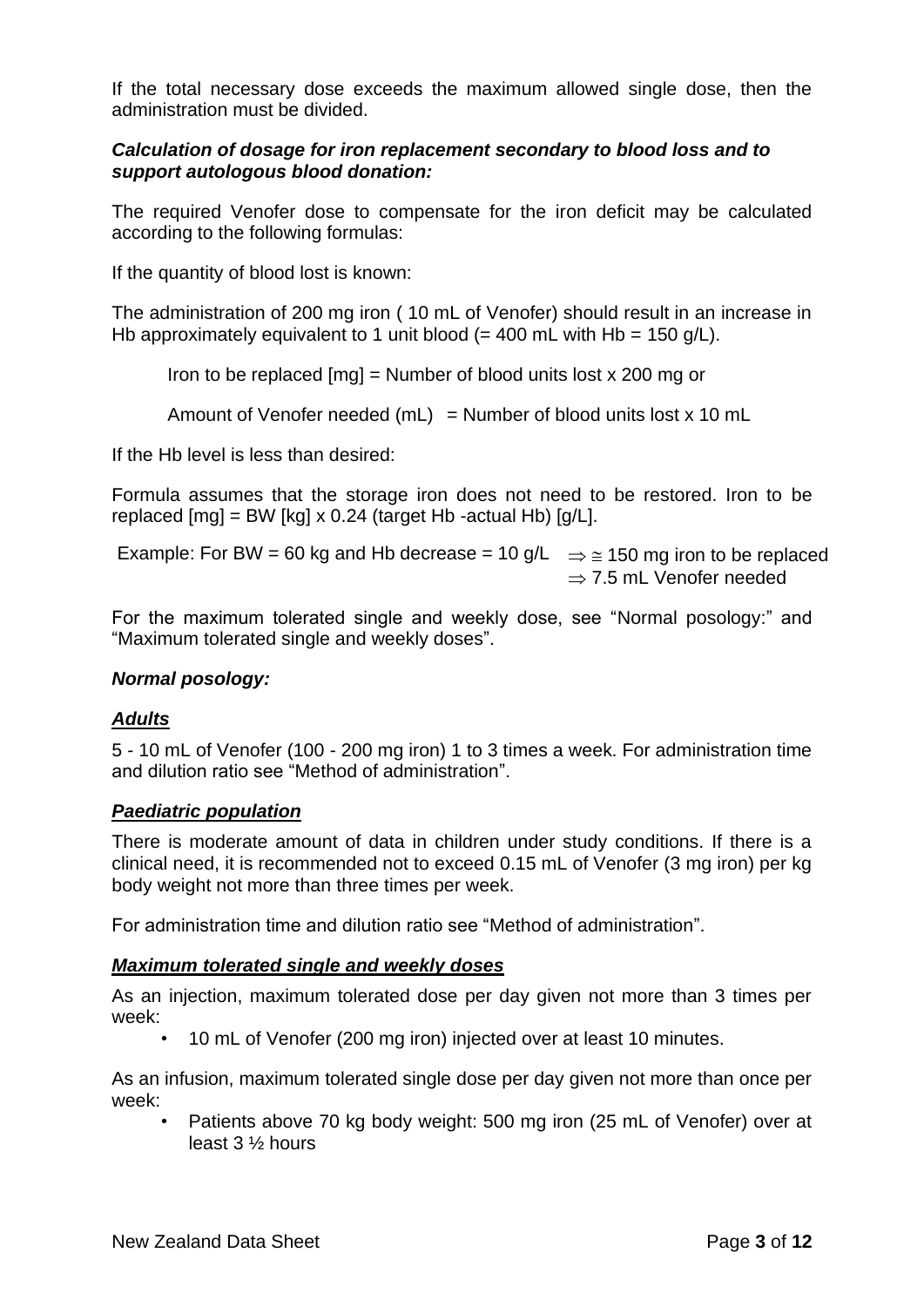• Patients of 70 kg body weight and below: 7 mg iron / kg body weight over at least 3 ½ hours

The infusion times given in ["Method of administration"](#page-3-0) should be strictly adhered to, even if the patient does not receive the maximum tolerated single dose.

### <span id="page-3-0"></span>*Method of administration*

Venofer must only be administered by the intravenous route. This may be by drip infusion, slow injection or directly into the venous line of the dialysis machine.

#### *Intravenous drip infusion*

Venofer must only be diluted in sterile 0.9% m/V sodium chloride (NaCl) solution. Dilution must take place immediately prior to infusion and the solution should be administered as follows:

| Venofer dose<br>(mg of iron) | Venofer dose<br>(mL of Venofer) | <b>Maximum dilution volume</b><br>of sterile 0.9% m/V NaCl<br>solution | <b>Minimum Infusion</b><br><b>Time</b> |
|------------------------------|---------------------------------|------------------------------------------------------------------------|----------------------------------------|
| $100 \text{ mg}$             | 5 mL                            | $100 \text{ mL}$                                                       | 15 minutes                             |
| 200 mg                       | $10 \text{ mL}$                 | 200 mL                                                                 | 30 minutes                             |
| $300 \text{ mg}$             | $15 \text{ mL}$                 | 300 mL                                                                 | 1.5 hours                              |
| 400 mg                       | 20 mL                           | 400 mL                                                                 | 2.5 hours                              |
| 500 mg                       | $25$ mL                         | 500 mL                                                                 | 3.5 hours                              |

For stability reasons, dilutions to lower Venofer concentrations are not permissible.

#### *Intravenous injection*

Venofer may be administered by slow intravenous injection at a rate of 1 mL undiluted solution per minute and not exceeding 10 mL (200 mg iron) per injection.

#### *Injection into venous line of dialysis machine*

Venofer may be administered during a haemodialysis session directly into the venous line of the dialysis machine under the same conditions as for intravenous injection.

#### **4.3 Contraindications**

The use of Venofer is contraindicated in of the following conditions:

- Anaemia not caused by iron deficiency.
- Iron overload or disturbances in utilisation of iron.
- Known hypersensitivity to iron sucrose, Venofer or any of its excipients listed in section [6.1](#page-10-0) [List of excipients.](#page-10-0)
- Pregnancy first trimester.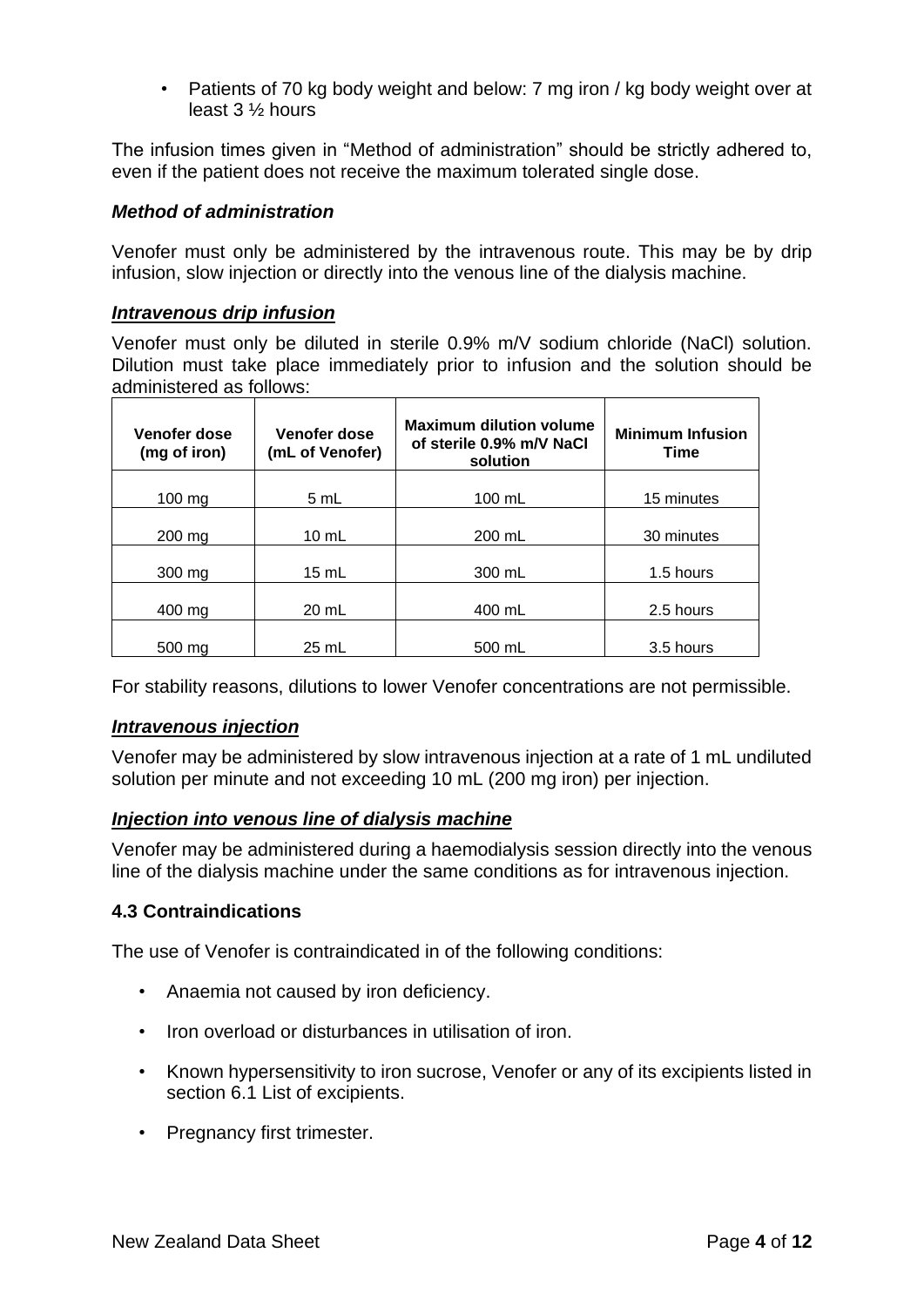## <span id="page-4-0"></span>**4.4 Special warnings and precautions for use**

Parenterally administered iron preparations can cause allergic or anaphylactoid reactions, which can be potentially fatal. There have been reports of hypersensitivity reactions which progressed to Kounis syndrome (acute allergic coronary arteriospasm that can result in myocardial infarction). Therefore Venofer should only be used in those patients in whom a clearly established indication for parenteral iron therapy exists, confirmed by appropriate laboratory test.

Venofer should only be administered when personnel trained to evaluate and manage anaphylactic reactions, and resuscitative interventions, are immediately available. Each patient should be monitored for signs and symptoms of hypersensitivity during and after each administration of intravenous iron for at least 30 minutes. If hypersensitivity reactions of signs of intolerance occur during administration, the treatment must be stopped immediately.

In patients with a history of asthma, eczema, other atopic allergies or allergic reactions to other parenteral iron preparations, Venofer should be administered with caution as these patients may be particularly at risk of an allergic reaction. However it was shown in a study with a limited number of iron dextran sensitive patients that Venofer could be administered with no complications.

In patients with liver dysfunction, parenteral iron should only be administered after careful risk/benefit assessment. Parenteral iron administration should be avoided in patients with hepatic dysfunction where iron overload is a precipitating factor. Careful monitoring of iron status is recommended to avoid iron overload.

Parenteral iron should be used with caution in the case of acute or chronic infection. It is recommended that the administration of Venofer is stopped in patients with bacteraemia. In patients with chronic infection, a risk/benefit evaluation should be performed.

Hypotensive episodes may occur if the injection is administered too rapidly.

Paravenous leakage must be avoided because leakage of Venofer at the injection site may lead to pain, inflammation, tissue necrosis and brown discoloration of the skin.

#### **4.5 Interaction with other medicines and other forms of interaction**

As with all parenteral iron preparations, Venofer should not be administered concomitantly with oral iron preparations since the absorption of oral iron is reduced. Therefore an oral iron therapy should be started at least 5 days after the last injection.

#### **4.6 Fertility, pregnancy and lactation**

#### *Pregnancy*

#### (Category B3)

No well-controlled studies in pregnant women are available to date. Foetal bradycardia may occur following administration of parenteral irons. It is usually transient and a consequence of a hypersensitivity reaction in the mother. The unborn baby should be carefully monitored during intravenous administration of parenteral irons to pregnant women.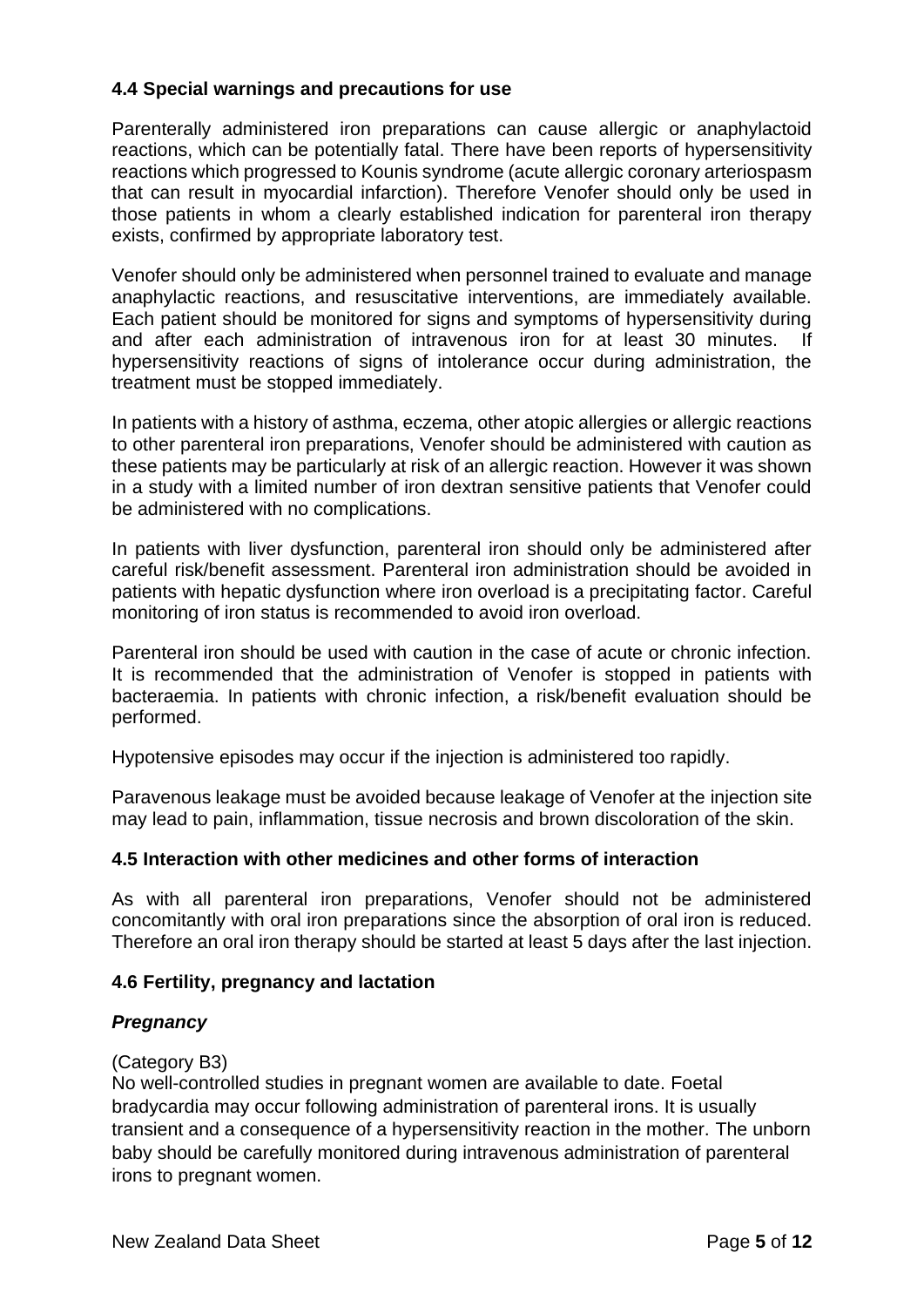Animal studies do not indicate direct or indirect harmful effects with respect to pregnancy, embryonal/foetal development, parturition or postnatal development.

Nevertheless, risk/benefit evaluation is required.

#### *Breast-feeding*

Non metabolised Venofer is unlikely to pass into the mother's milk. No well-controlled clinical studies are available to date. Animal studies do not indicate direct or indirect harmful effects to the nursing child.

#### *Fertility*

Venofer did not affect the fertility of male or female rats when administered thrice weekly at IV doses of up to 15 mg Fe/kg (about 1.4 times the maximum clinical dose based on BSA and weekly dose).

#### **4.7 Effects on ability to drive and use machines**

Venofer is unlikely to influence the ability to drive or use machines. However, if symptoms such as dizziness, confusion or light-headedness occur following the administration of Venofer, affected patients should not drive a car or use machines until the symptoms have abated.

#### **4.8 Undesirable effects**

The most frequently reported adverse drug reactions (ADRs) of Venofer in clinical trials were transient taste perversion (dysgeusia), hypotension, fever (pyrexia) and shivering (chills), injection site reactions and nausea, occurring in 0.5 to 1.5% of the patients. Non-serious anaphylactoid reactions occurred rarely.

In general anaphylactoid reactions are potentially the most serious adverse reactions (see section [4.4](#page-4-0) [Special warnings and precautions for use\)](#page-4-0). In pregnancy, foetal bradycardia associated to hypersensitivity in the mother may occur with parenteral iron preparations (see section 4.6 Fertility, Pregnancy, and Lactation).

In clinical trials, the following adverse drug reactions have been reported in temporal relationship with the administration of Venofer, with at least a possible causal relationship:

| <b>System Organ</b><br><b>Class</b>               | Common<br>(≥1/100, <1/10) | Uncommon<br>(≥1/1,000, <1/100) | Rare (≥1/10,000, Frequency not<br>$<$ 1/1,000) | known <sup>1)</sup>                                                           |
|---------------------------------------------------|---------------------------|--------------------------------|------------------------------------------------|-------------------------------------------------------------------------------|
| <b>Infections and</b><br>linfestations            |                           |                                | Pneumonia                                      |                                                                               |
| <b>Blood and</b><br>lymphatic system<br>disorders |                           | Polycythemia <sup>2)</sup>     |                                                |                                                                               |
| Immune system<br><b>disorders</b>                 |                           | Hypersensitivity               |                                                | Angioedema,<br>anaphylactoid<br>reactions (rarely<br>involving<br>arthralgia) |
| Metabolism and<br>Inutrition<br>ldisorders        |                           |                                | Iron overload                                  |                                                                               |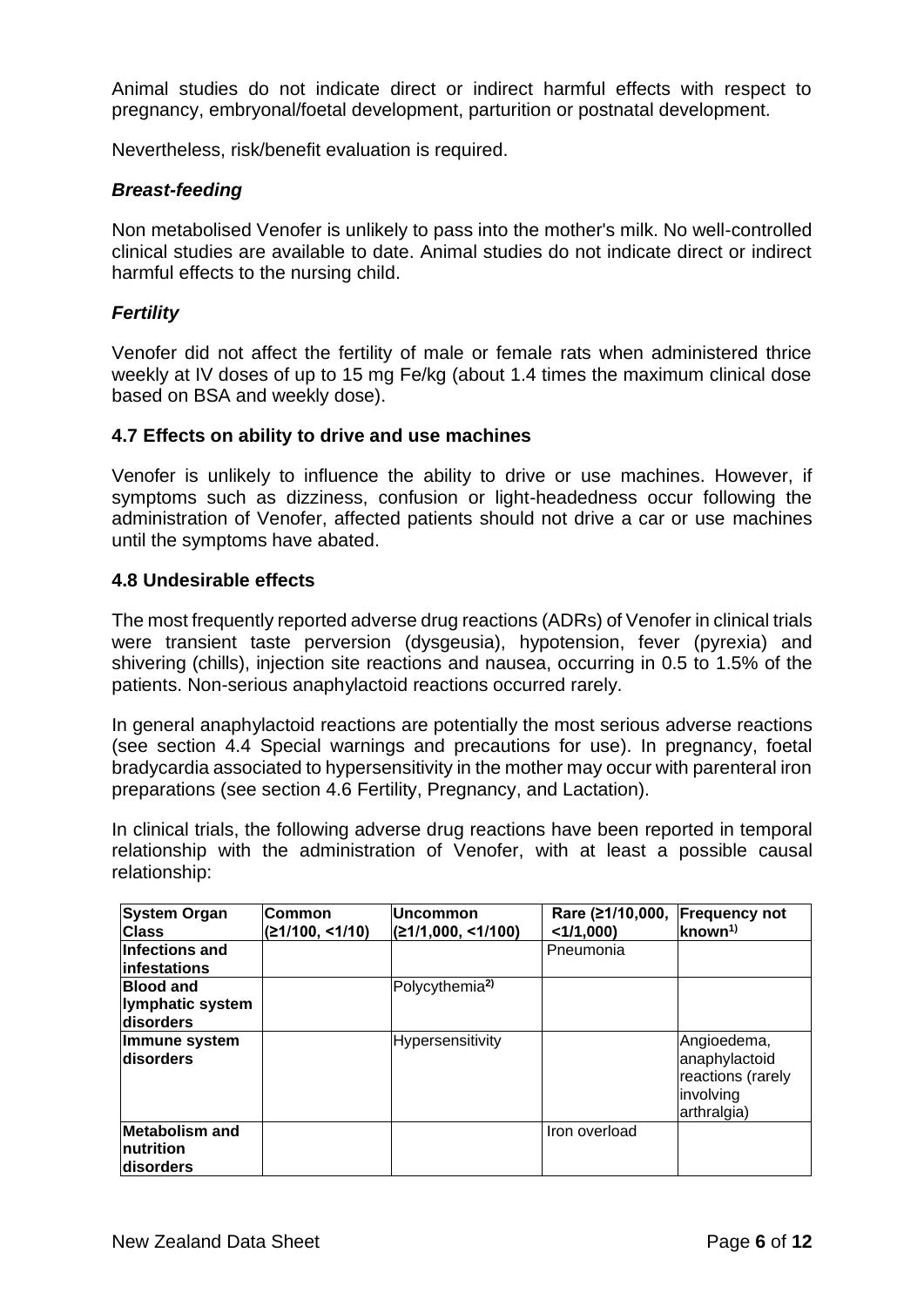| <b>System Organ</b><br><b>Class</b>                                                 | Common<br>(≥1/100, ≤1/10)    | <b>Uncommon</b><br>(≥1/1,000, ≤1/100)                                                                                                                                                                                                                   | Rare (≥1/10,000,<br>$<$ 1/1,000)                                                                                             | <b>Frequency not</b><br>$k$ nown <sup>1)</sup>                                                                                         |
|-------------------------------------------------------------------------------------|------------------------------|---------------------------------------------------------------------------------------------------------------------------------------------------------------------------------------------------------------------------------------------------------|------------------------------------------------------------------------------------------------------------------------------|----------------------------------------------------------------------------------------------------------------------------------------|
| Nervous system<br>disorders                                                         | Dysgeusia                    | Headache,<br>dizziness, burning<br>sensation,<br>paraesthesia,<br>hypoaesthesia                                                                                                                                                                         | Syncope,<br>migraine,<br>somnolence                                                                                          | Depressed level of<br>consciousness,<br>confusional state,<br>loss of<br>consciousness,<br>light headed<br>feeling, anxiety,<br>tremor |
| <b>Cardiac disorders</b>                                                            |                              | Palpitations                                                                                                                                                                                                                                            |                                                                                                                              | Bradycardia,<br>tachycardia<br>Kounis syndrome                                                                                         |
| <b>Vascular</b><br>disorders                                                        | Hypotension,<br>hypertension | Thrombophlebitis,<br>phlebitis, flushing                                                                                                                                                                                                                |                                                                                                                              | Circulatory<br>collapse,<br>superficial vein<br>thrombosis                                                                             |
| Respiratory,<br>thoracic and<br>mediastinal<br>disorders                            |                              | Dyspnoea,<br>bronchospasm                                                                                                                                                                                                                               |                                                                                                                              |                                                                                                                                        |
| <b>Renal and urinary</b><br>disorders                                               |                              | Chromaturia                                                                                                                                                                                                                                             |                                                                                                                              |                                                                                                                                        |
| <b>Gastrointestinal</b><br>disorders                                                | Nausea                       | Vomiting, abdominal<br>pain, diarrhoea,<br>constipation                                                                                                                                                                                                 | Dry mouth                                                                                                                    |                                                                                                                                        |
| <b>Skin and</b><br>subcutaneous<br>tissue disorders                                 |                              | Pruritus, rash,<br>exanthema, urticaria,<br>erythema                                                                                                                                                                                                    |                                                                                                                              |                                                                                                                                        |
| <b>Musculoskeletal</b><br>and connective<br>tissue disorders                        |                              | Muscle cramps,<br>myalgia, arthralgia,<br>pain in extremity,<br>back pain                                                                                                                                                                               | Limb discomfort,<br>muscle spasms                                                                                            | Hypotonia, joint<br>swelling                                                                                                           |
| General disorders   Injection site pain<br>and<br>administration<br>site conditions |                              | Chills, injection site<br>reactions, injection<br>site irritation,<br>injection site<br>extravasation,<br>injection site<br>discoloration,<br>injection site burning,<br>injection site<br>swelling, asthenia,<br>fatigue, pain, chest<br>pain, pyrexia | Feeling hot,<br>injection site<br>pruritis, injection<br>site bruising,<br>peripheral<br>oedema                              | Hyperhidrosis,<br>cold sweat,<br>malaise, pallor                                                                                       |
| Investigations                                                                      |                              | Gamma-<br>glutamyltransferase<br>increased, alanine<br>aminotransferase<br>increased, aspartate<br>aminotransferase<br>increased, liver<br>function tests<br>abnormal                                                                                   | Serum ferritin<br>increased <sup>2)</sup> , blood<br>creatinine<br>increased, blood<br>lactate<br>dehydrogenase<br>increased |                                                                                                                                        |

**1)** Spontaneous reports from the post-marketing setting

**2)** Possibly as a consequence of iron overdose or iron overload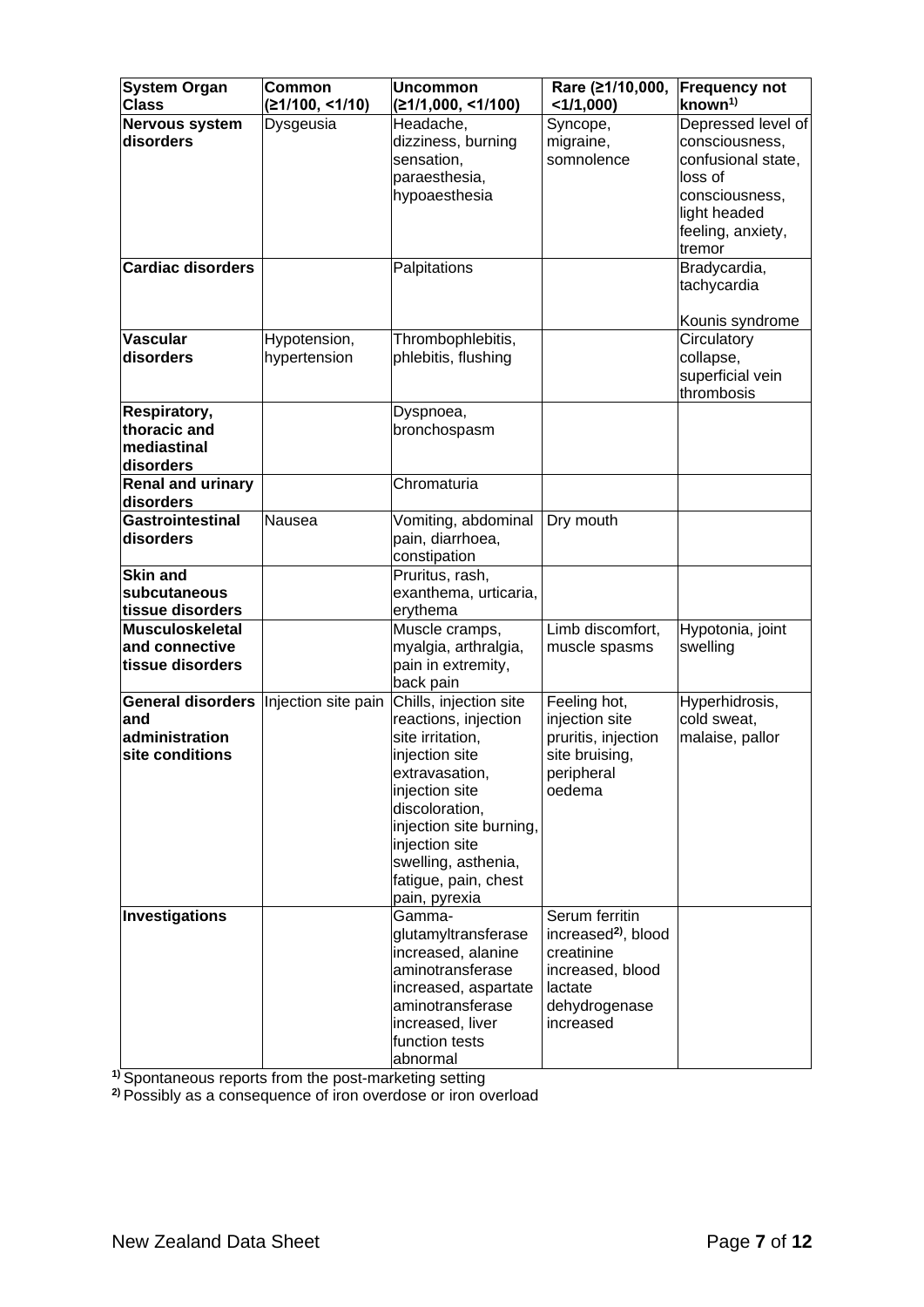#### *Reporting of suspected adverse reactions*

Reporting suspected adverse reactions after authorisation of the medicine is important. It allows continued monitoring of the benefit/risk balance of the medicine. Healthcare professionals are asked to report any suspected adverse reactions <https://nzphvc.otago.ac.nz/reporting/>

#### **4.9 Overdose**

Overdosage can cause iron overload which may manifest itself as haemosiderosis. Overdosage should be treated, as deemed necessary by the treating physician, with an iron chelating agent or according to standard medical practice.

For advice on the management of overdose please contact the National Poisons Centre on 0800 POISON (0800 764766).

## **5. PHARMACOLOGICAL PROPERTIES**

#### **5.1 Pharmacodynamic properties**

Pharmacotherapeutic group: Anti-anaemic preparation, iron, parenteral preparation, ATC code: B03AC.

The proposed structural formula of iron sucrose is:

[Na2Fe5O8(OH)·3(H2O)]n)·m(C12H22O11)

where: n is the degree of iron polymerization and m is the number of sucrose molecules associated with the iron(III)-hydroxide.

#### *Mechanism of action*

Iron sucrose, the active ingredient of Venofer, is composed of a polynuclear iron(III) hydroxide core surrounded by a large number of non-covalently bound sucrose molecules. The complex has a weight average molecular weight (Mw) of approximately 43 kDa. The polynuclear iron core has a structure similar to that of the core of the physiological iron storage protein ferritin. The complex is designed to provide, in a controlled manner, utilisable iron for the iron transport and storage proteins in the body (i.e., transferrin and ferritin, respectively).

Following intravenous administration, the polynuclear iron core from the complex is taken up predominantly by the reticuloendothelial system in the liver, spleen, and bone marrow. In a second step, the iron is used for the synthesis of Hb, myoglobin and other iron-containing enzymes, or stored primarily in the liver in the form of ferritin.

#### *Clinical Efficacy and Safety*

#### *Nephrology*

#### *Dialysis dependent chronic kidney disease*

Study LU98001 was a prospective, open-label, single arm study to investigate the efficacy and safety of Venofer in hemodialysis patients with iron deficiency anaemia (Hb concentration >8 and <11.0 g/dL, TSAT <20%, and serum ferritin <300 μg/L) who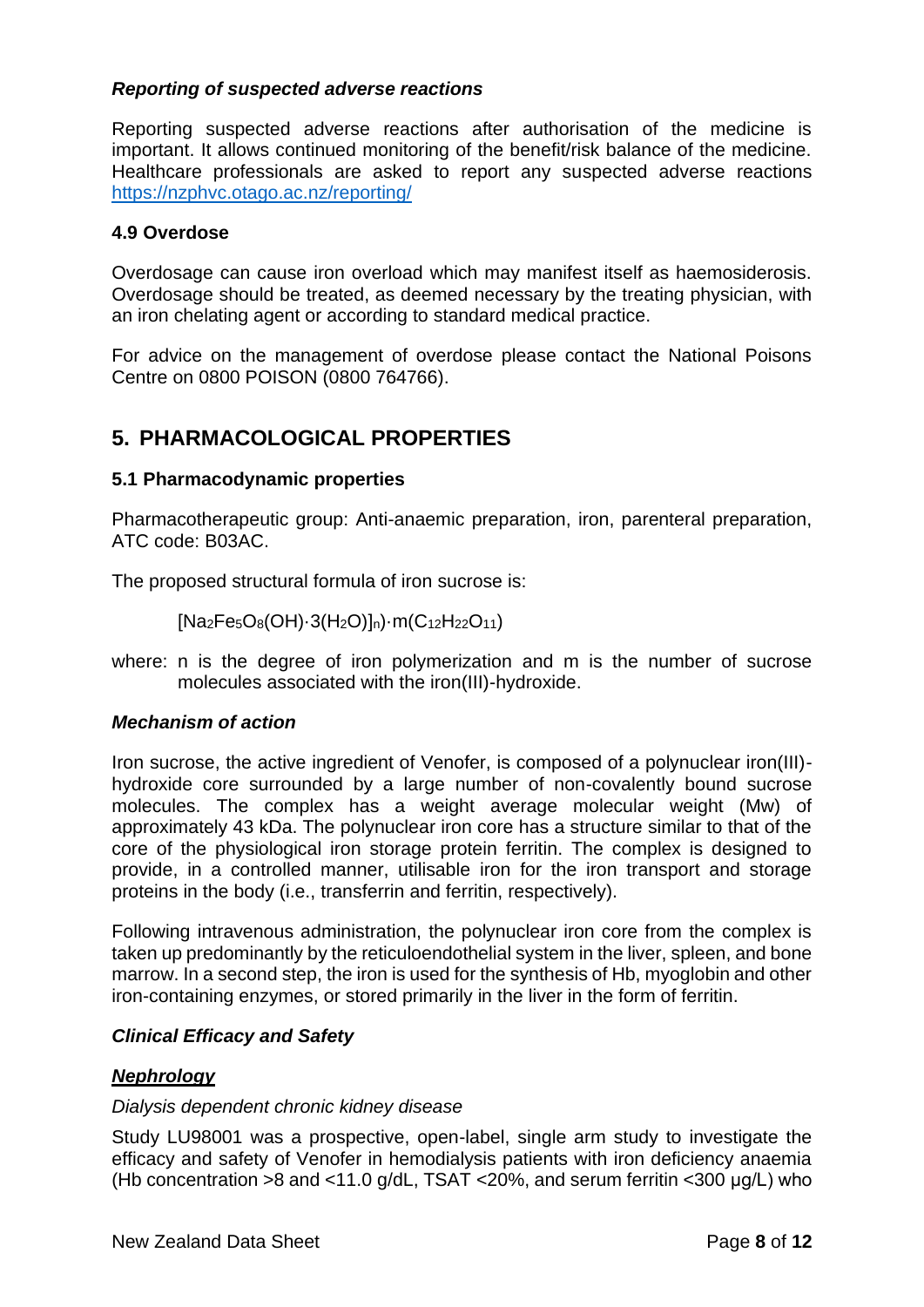were receiving rHuEPO therapy. A total of 77 patients [44 (57%) male; mean age 62.5 (range: 24-85 years)] participated in the study and received 100 mg of iron as Venofer administered via the dialysis line for up to 10 sessions over 3 to 4 weeks. A mean total dose of 983.1  $\pm$  105.63 mg of iron as Venofer was administered over a mean of 9.8 ± 1.06 dialysis sessions. A Hb >11 g/dL was attained in 39/45 (87%; 95% CI 76.5, 96.9) of evaluable patients. Similar results were observed in the ITT population 60/77 (78%; 95% CI 68.5, 87.3). The maximum increase in serum ferritin from  $83.6 \pm 11.69$  μg/L to  $360.3 \pm 36.81$  μg/L (n=41) was seen at the completion of treatment with Venofer. The maximum increase in TSAT from  $17.1 \pm 1.5\%$  to  $27.6 \pm 2.7\%$  (n=41) was seen at the 5-week follow-up visit.

## *Non-dialysis dependent chronic kidney disease*

Study 1VEN03027 was an open-label, randomised study comparing Venofer and oral ferrous sulfate in adult patients with renal insufficiency and iron deficiency anaemia (Hb ≤11.0 g/dL, serum ferritin ≤300 μg/L, and TSAT ≤25%) with or without rHuEPO therapy. Patients were randomized to 1000 mg of iron as Venofer (500 mg infusion over 3.5 to 4 hours on Days 0 and 14, or 200 mg injections administered over 2 to 5 minutes on 5 different occasions from Day 0 to Day 14) or oral ferrous sulfate 325 mg (65 mg iron), 3 times daily for 56 days. A total of 91 patients were included in each treatment group. A statistically significant greater proportion of patients in the Venofer group (35/79; 44.3%) compared to the oral iron group (23/82; 28.0%) had an increase in Hb  $>1.0$  g/dL during the study (p=0.0344). A clinical response (defined as Hb increase ≥1.0 g/dL and serum ferritin increase ≥160 µg/L) was more frequently observed in patients treated with Venofer (31/79; 39.2%) compared to oral iron (1/82; 1.2%); p<0.0001.

### *Gastroenterology*

A randomised, controlled study compared Venofer with oral iron in 91 patients with irritable bowel disease and anaemia (Hb <11.5 g/dL). Patients were randomised to receive either oral ferrous sulfate tablets 200 mg twice daily (n=46) or Venofer (n=45) given as either a single I.V. dose of 200 mg of iron once per week or every second week for 20 weeks. Forty-three patients in the Venofer group completed the study compared to 35 patients in the oral iron group  $(p=0.0009)$ . At the end of treatment, 66% of patients in the Venofer group had an increase in Hb ≥2.0 g/dL compared to 47% in the oral iron group (p=0.07). In the oral iron group, 41% of patients had anaemia at the end of study compared to 16% in the Venofer group (p=0.007). Fortytwo percent of patients in the Venofer group reached their reference Hb (15 g/dL in males and 13 g/dL in females) compared to 22% in the oral iron group (p=0.04).

#### *Post partum*

A prospective, randomised, controlled trial in 43 women with postpartum iron deficiency anaemia (Hb <9 g/dL and serum ferritin <15 μg/L at 24-48 hours postdelivery) compared 2 x 200 mg of iron as Venofer given on Days 2 and 4 (n=22) to 200 mg of oral iron as ferrous sulfate given twice daily for 6 weeks (n=21). Significantly higher Hb levels were observed in the Venofer group compared to the oral iron group on Days 5 and 14 (p <0.01). The mean increase in Hb from baseline at Day 5 was 2.5 g/dL in the Venofer group and 0.7 g/dL in the oral iron group. By Day 40 there was no significant difference in Hb levels between the treatment groups. There was a significant increase in serum ferritin in the Venofer group by Day 5 and the serum ferritin remained significantly higher in the Venofer group compared to the oral iron group throughout the study (p<0.01 at Days 5 and 14 and p<0.05 at Day 40).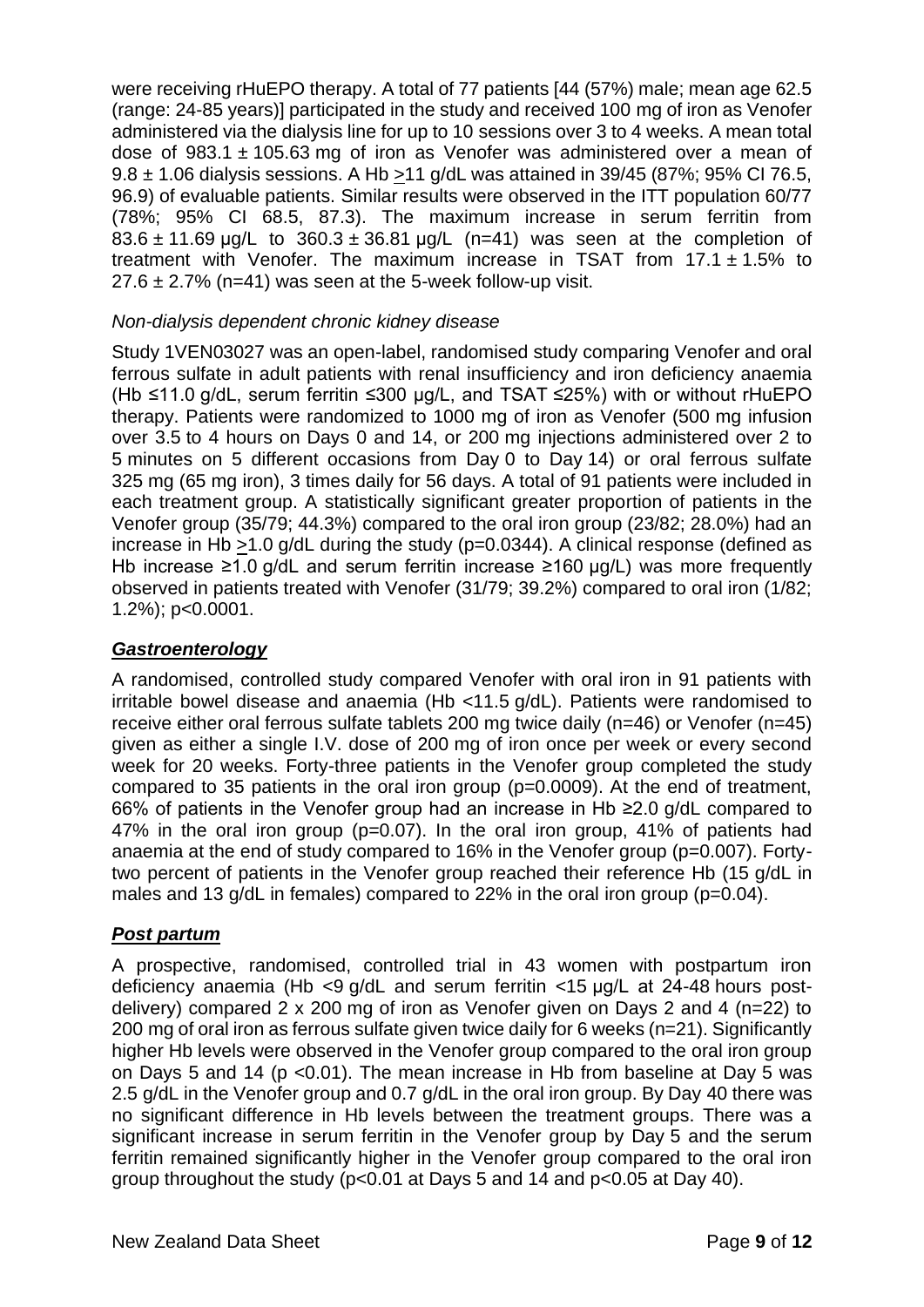## *Pregnancy*

In a randomised, open label study 90 women in their third trimester of pregnancy with iron deficiency anaemia (Hb 8 to 10.5  $q/dL$  and serum ferritin <13  $\mu q/L$ ) were randomized to Venofer (n=45) or oral iron polymaltose complex (n=45). The individually calculated total dose of iron as Venofer was administered over 5 days with a maximum single dose of 200 mg given as an infusion and a maximum daily dose of 400 mg iron. The oral iron group received 100 mg iron as tablets thrice daily until delivery. The change in Hb from baseline was significantly greater in the Venofer group compared to the oral iron group at day 28 and at delivery (p<0.01). At delivery the number of patients reaching Hb target was 43 (95.6%) and 28 (62.2%) in the Venofer and oral iron groups, respectively (p<0.001). Serum ferritin values increased significantly over time in both the Venofer (p<0.05) and oral iron (p<0.05) groups.

## **5.2 Pharmacokinetic properties**

## *Distribution*

The ferrokinetics of iron sucrose labelled with <sup>52</sup>Fe and <sup>59</sup>Fe were assessed in 6 patients with anaemia and chronic renal failure. In the first 6–8 hours, <sup>52</sup>Fe was taken up by the liver, spleen and bone marrow. The radioactive uptake by the macrophagerich spleen is considered to be representative of the reticuloendothelial iron uptake.

Following intravenous injection of a single 100 mg iron dose of iron sucrose in healthy volunteers, maximum total serum iron concentrations were attained 10 minutes after injection and had an average concentration of 538  $\mu$ mol/L. The volume of distribution of the central compartment corresponded well to the volume of plasma (approximately 3 litres).

#### *Biotransformation*

Upon injection, sucrose largely dissociates and the polynuclear iron core is mainly taken up by the reticuloendothelial system of the liver, spleen, and bone marrow. At 4 weeks after administration, red cell iron utilization ranged from 59 to 97%.

#### *Elimination*

The iron sucrose complex has a weight average molecular weight (Mw) of approximately 43 kDa, which is sufficiently large to prevent renal elimination. Renal elimination of iron, occurring in the first 4 hours after injection of a Venofer dose of 100 mg iron, corresponded to less than 5% of the dose. After 24 hours, the total serum iron concentration was reduced to the pre-dose level. Renal elimination of sucrose was about 75% of the administered dose.

#### **5.3 Preclinical safety data**

#### *Carcinogenesis and mutagenesis*

No long term studies in animals have been performed to evaluate the carcinogenic potential of iron sucrose.

Iron sucrose was not genotoxic in assays for gene mutation (in vitro bacterial and mouse lymphoma cell assays) and chromosomal damage (human lymphocytes in vitro and mouse micronucleus test in vivo).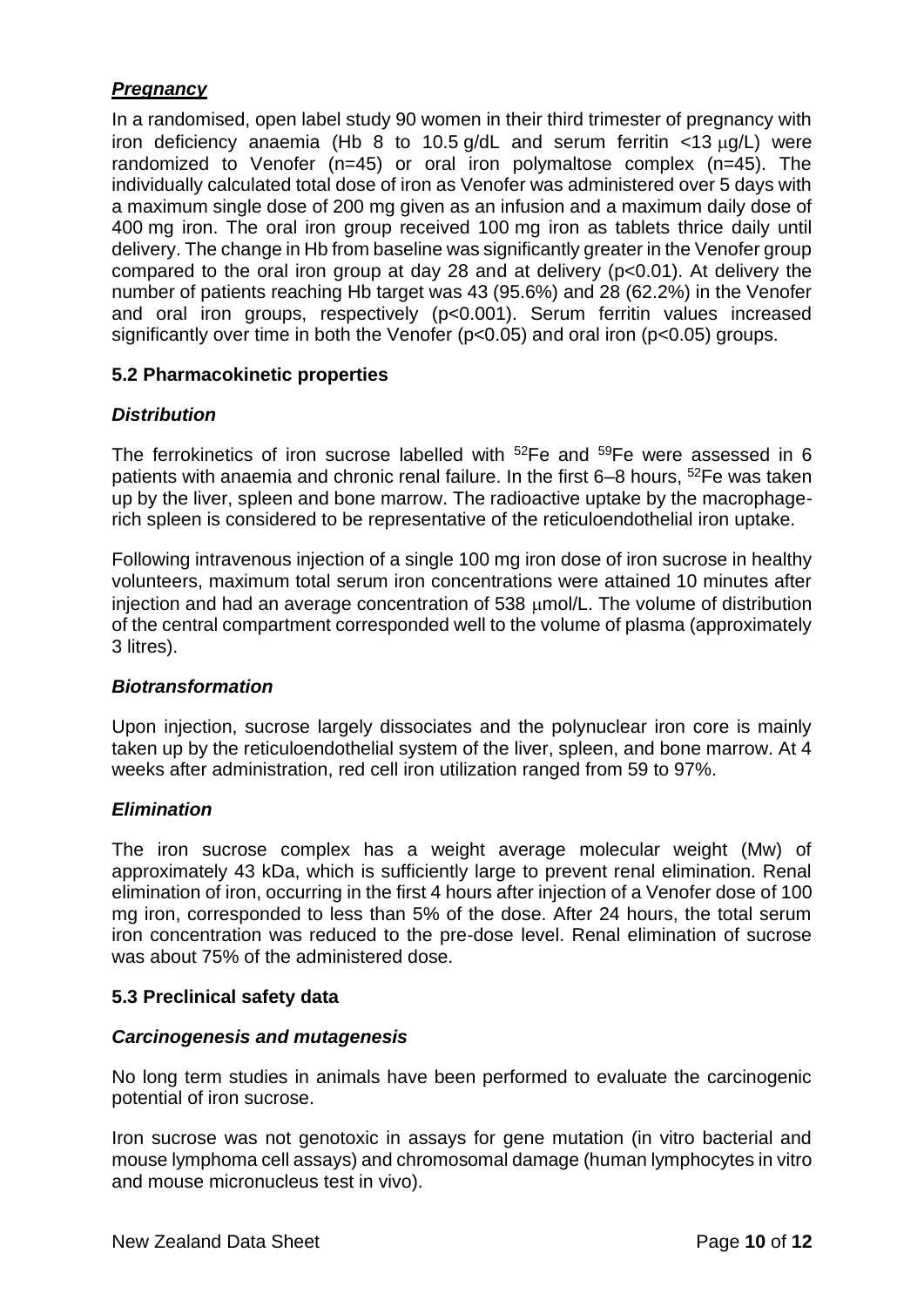# **6. PHARMACEUTICAL PARTICULARS**

## <span id="page-10-0"></span>**6.1 List of excipients**

The excipients are: Water for injection and sodium hydroxide (for pH adjustment).

## **6.2 Incompatibilities**

Venofer must only be mixed with sterile 0.9 % m/M NaCl solution. No other intravenous dilution solutions and therapeutic agent should be used as there is the potential for precipitation and/or interaction if mixed with other solutions or medicinal products. The compatibility with containers other than glass, polyethylene and PVC is not known.

## <span id="page-10-1"></span>**6.3 Shelf life**

## *Shelf-life in the product as packaged for sale:*

3 years.

## *Shelf-life after first opening of the container:*

From a microbiological point of view, the product should be used immediately.

#### *Shelf-life after dilution with sterile 0.9% m/V sodium chloride (NaCl) solution:*

From a microbiological point of view, the product should be used immediately after dilution with sterile 0.9% sodium chloride.

#### **6.4 Special precautions for storage**

Do not store above 25°C. Do not freeze. Store in the original package.

For storage conditions after dilution or first opening of the medicinal product, see section [6.3](#page-10-1) [Shelf life.](#page-10-1)

#### **6.5 Nature and contents of container**

5 mL solution in one ampoule (type I glass) in pack sizes of 5.

#### **6.6 Special precautions for disposal and other handling**

Ampoules should be visually inspected for sediment and damage before use. Use only those containing a sediment free and homogenous solution.

The diluted solution must appear as brown and clear.

Each ampoule of Venofer is intended for single use only.

Any unused medicinal product or waste material should be disposed of in accordance with local requirements.